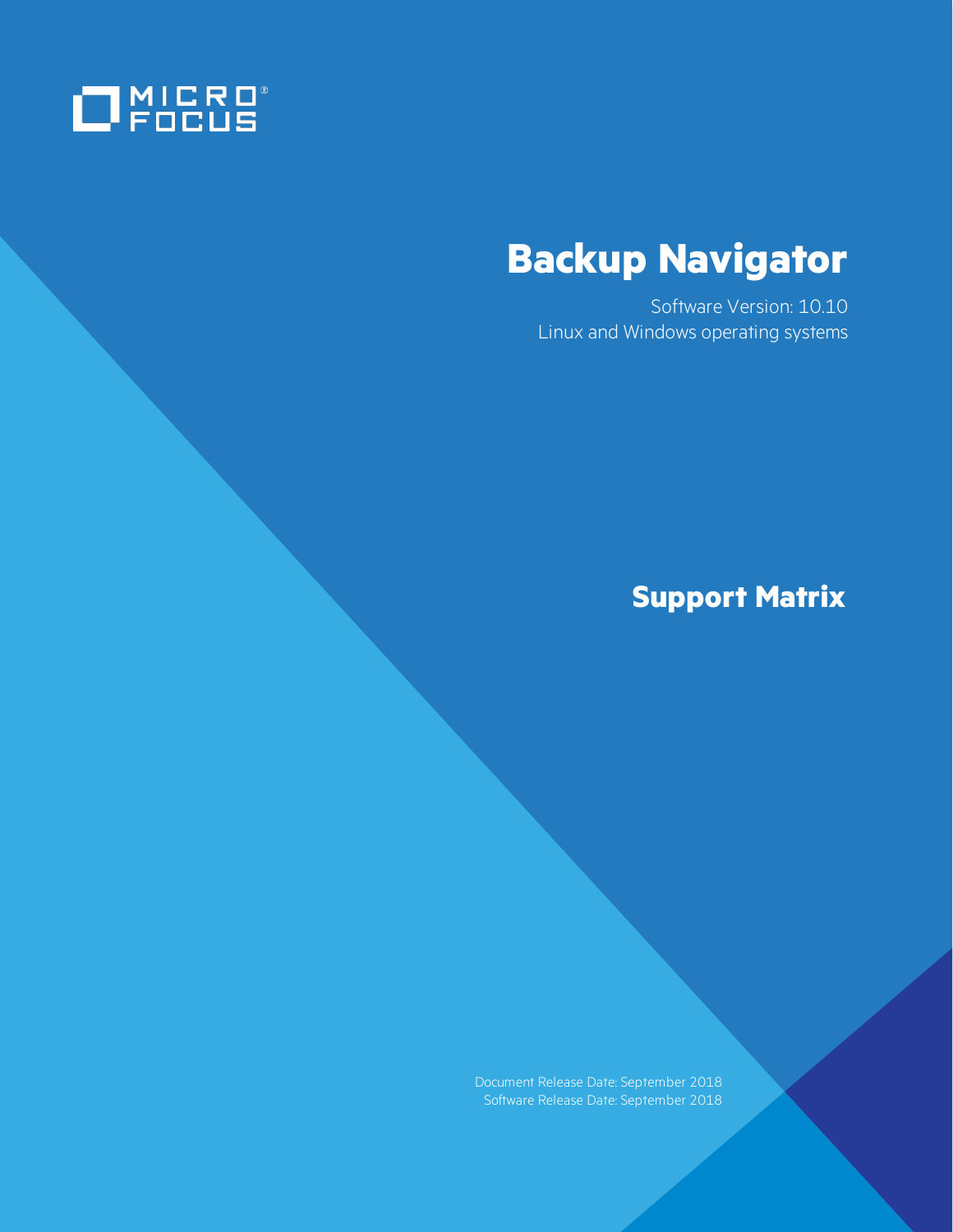#### Legal notices

#### **Warranty**

The only warranties for products and services of Micro Focus and its affiliates and licensors ("Micro Focus") are set forth in the express warranty statements accompanying such products and services. Nothing herein should be construed as constituting an additional warranty. Micro Focus shall not be liable for technical or editorial errors or omissions contained herein. The information contained herein is subject to change without notice.

#### Restricted rights legend

Confidential computer software. Except as specifically indicated otherwise, a valid license from Micro Focus is required for possession, use or copying. Consistent with FAR 12.211 and 12.212, Commercial Computer Software, Computer Software Documentation, and Technical Data for Commercial Items are licensed to the U.S. Government under vendor's standard commercial license.

#### Copyright notice

© Copyright 2014-2018 Micro Focus or one of its affiliates

#### Trademark notices

Adobe® and Acrobat® are trademarks of Adobe Systems Incorporated.

AMD, the AMD Arrow symbol and ATI are trademarks of Advanced Micro Devices, Inc.

Citrix® and XenDesktop® are registered trademarks of Citrix Systems, Inc. and/or one more of its subsidiaries, and may be registered in the United States Patent and Trademark Office and in other countries.

Google™ and Google Maps™ are trademarks of Google Inc.

Intel®, Itanium®, Pentium®, and Intel® Xeon® are trademarks of Intel Corporation in the U.S. and other countries.

iPad® and iPhone® are trademarks of Apple Inc.

Java is a registered trademark of Oracle and/or its affiliates.

Linux® is the registered trademark of Linus Torvalds in the U.S. and other countries.

Microsoft®, Windows®, Lync®, Windows NT®, Windows® XP, Windows Vista® and Windows Server® are either registered trademarks or trademarks of Microsoft Corporation in the United States and/or other countries.

NVIDIA® is a trademark and/or registered trademark of NVIDIA Corporation in the U.S. and other countries.

Oracle is a registered trademark of Oracle Corporation and/or its affiliates.

Red Hat® is a registered trademark of Red Hat, Inc. in the United States and other countries.

SAP® is the trademark or registered trademark of SAP SE in Germany and in several other countries.

UNIX® is a registered trademark of The Open Group.

#### Documentation updates

The title page of this document contains the following identifying information:

- Software Version number, which indicates the software version.
- Document Release Date, which changes each time the document is updated.
- Software Release Date, which indicates the release date of this version of the software.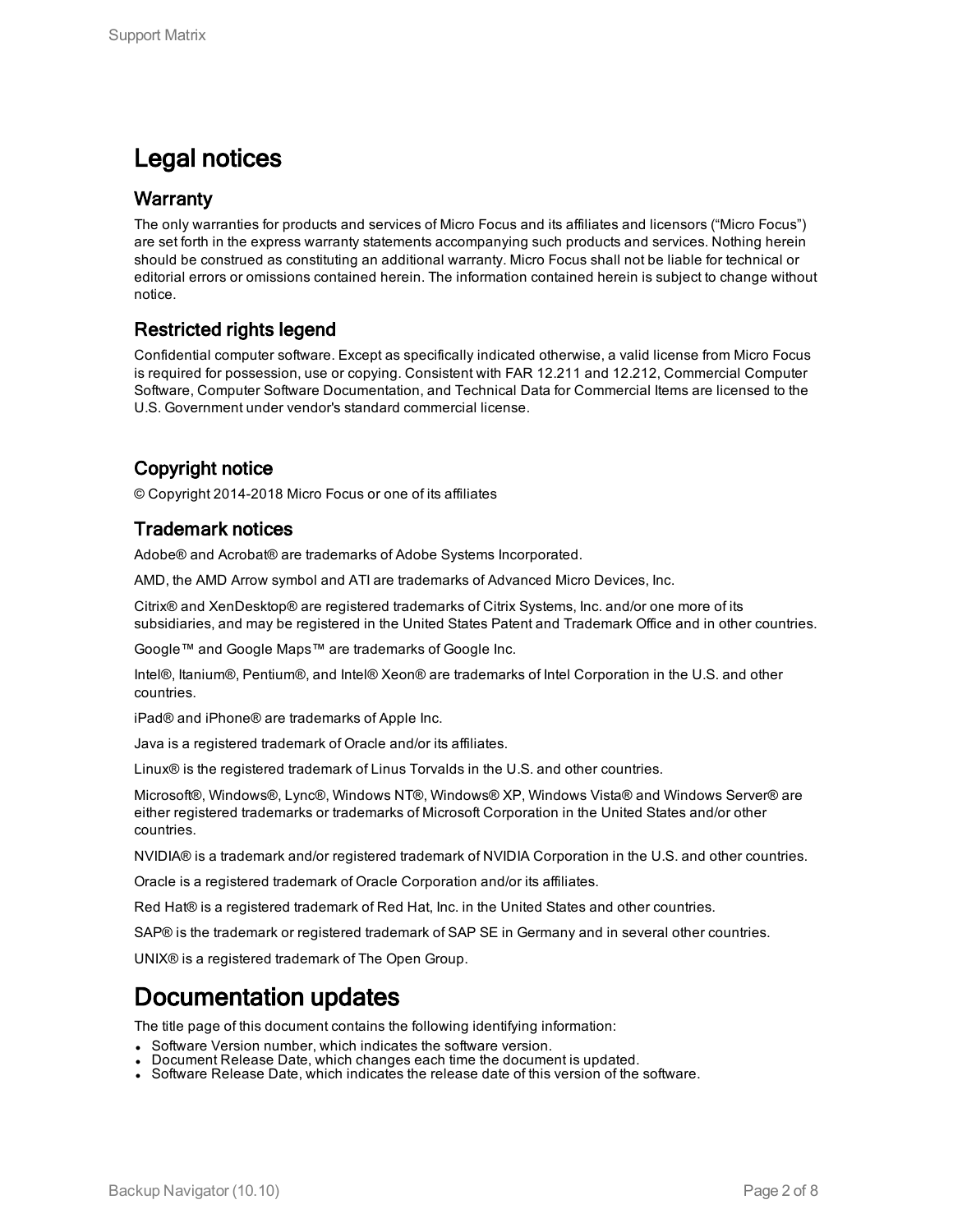To verify you are using the most recent edition of a document, go to [https://softwaresupport.softwaregrp.com/group/softwaresupport/search-result?doctype=manuals?keyword=.](https://softwaresupport.softwaregrp.com/group/softwaresupport/search-result?doctype=manuals?keyword=)

To check for recent software patches, go to [https://softwaresupport.softwaregrp.com/group/softwaresupport/search-result?doctype=patches?keyword=.](https://softwaresupport.softwaregrp.com/group/softwaresupport/search-result?doctype=patches?keyword=)

This site requires that you register for a Passport and sign in. To register for a Passport ID, go to <https://cf.passport.softwaregrp.com/hppcf/login.do>.

Or click the **Register** link at the top of the Micro Focus Software Support page.

You will also receive updated or new editions if you subscribe to the appropriate product support service. Contact your Micro Focus sales representative for details.

#### Support

Visit the Micro Focus Software Support Online web site at [https://softwaresupport.softwaregrp.com/.](https://softwaresupport.softwaregrp.com/)

This web site provides contact information and details about the products, services, and support that Micro Focus offers.

Micro Focus online support provides customer self-solve capabilities. It provides a fast and efficient way to access interactive technical support tools needed to manage your business. As a valued support customer, you can benefit by using the support web site to:

- Search for knowledge documents of interest
- Submit and track support cases and enhancement requests
- Manage software licenses
- Download new versions of software or software patches
- Access product documentation
- Manage support contracts
- Look up Micro Focus support contacts
- Review information about available services
- Enter into discussions with other software customers
- Research and register for software training

Most of the support areas require you to register as a Passport user and sign in. Many also require a support contract.

To register for a Passport ID, go to [https://cf.passport.softwaregrp.com/hppcf/login.do.](https://cf.passport.softwaregrp.com/hppcf/login.do)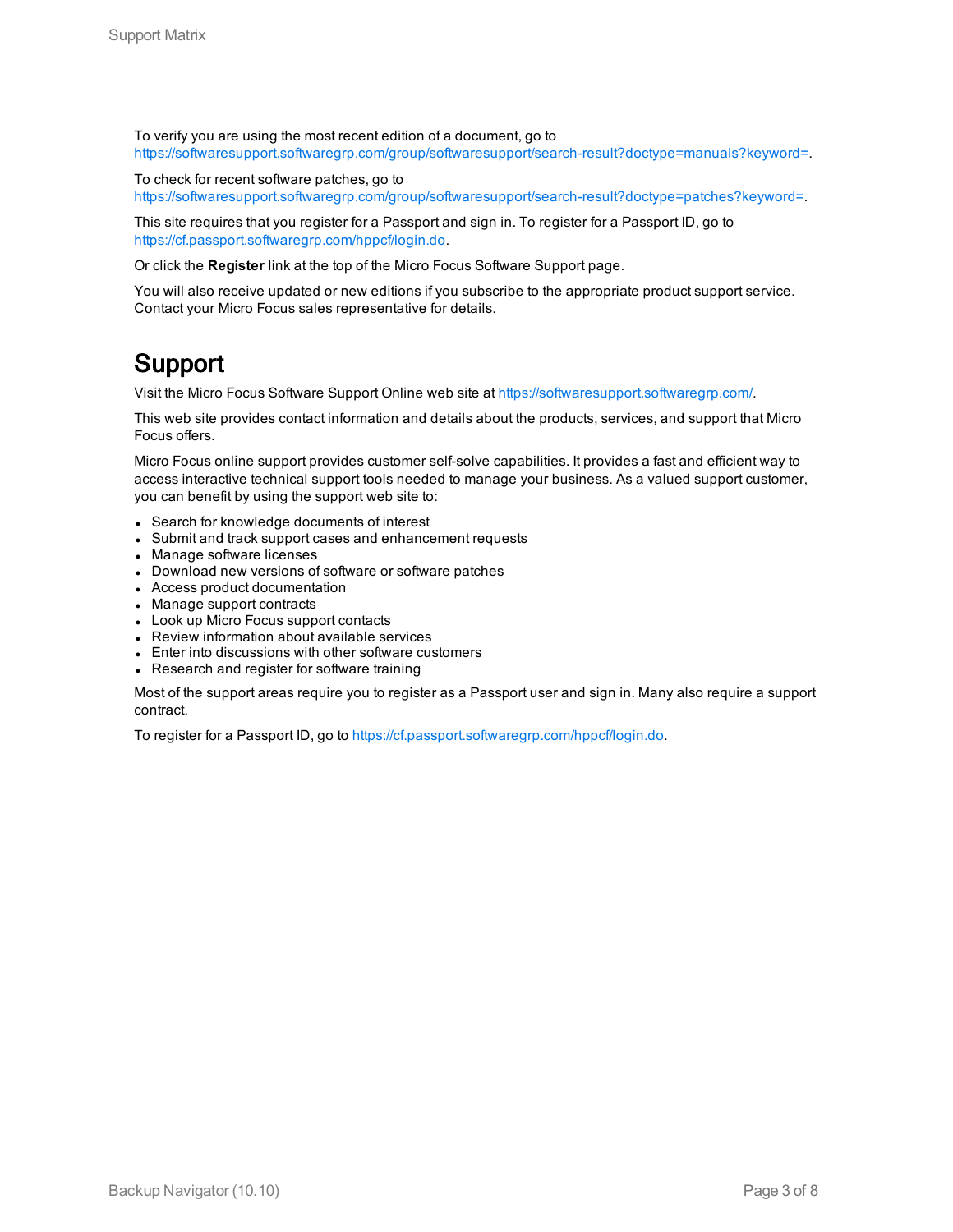# **Contents**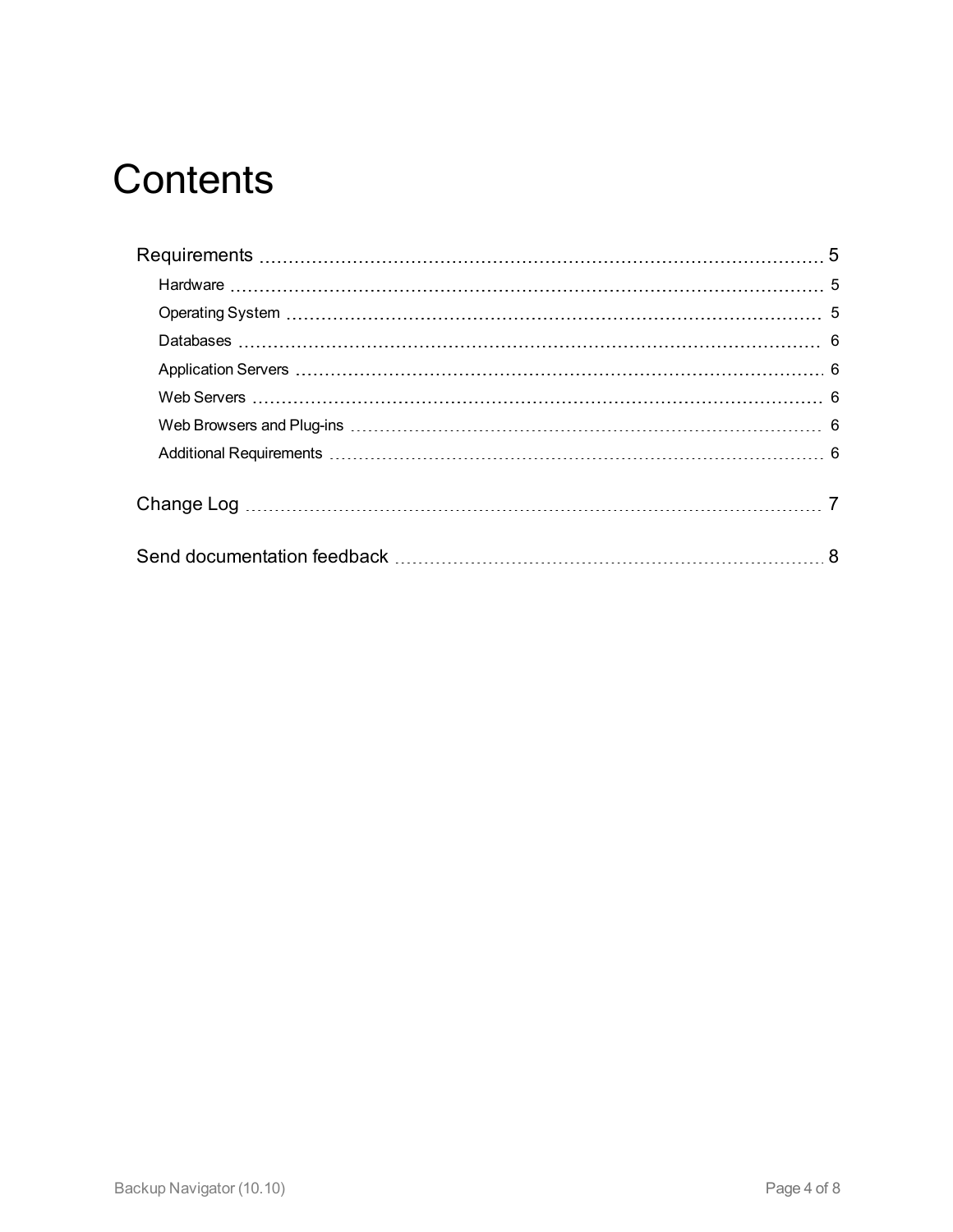## <span id="page-4-0"></span>**Requirements**

This section provides information about the supported hardware and software that you must have to successfully install and run Backup Navigator 10.10.

### <span id="page-4-1"></span>Hardware

Backup Navigator 10.10 is supported on the following hardware:

- Required RAM: 8 GB
- <span id="page-4-2"></span>• Required Disk space: 100 GB

### Operating System

Backup Navigator 10.10 runs on the following operating systems:

- Red Hat Enterprise Linux 6.x and 7.x operating system (Basic Server installation type) x86\_64
- CentOS Linux  $6.x$ ,  $7.x$
- SUSE Linux Enterprise 11, 12
- Windows Server 2012 R2

Backup Navigator 10.10 remote agent can be used only with Data Protector and it runs on the following operating systems:

- Red Hat Enterprise Linux 6.x and 7.x operating system (Basic Server installation type) x86\_64
- $\bullet$  CentOS Linux 6.x, 7.x
- SUSE Linux Enterprise 11, 12
- Windows XP Professional (32-bit),  $(64$ -bit)  $(x64)$
- Windows Vista (32-bit),  $(64$ -bit)  $(x64)$
- Windows 7 (32-bit),  $(64$ -bit)  $(x64)$
- Windows 8 (32-bit),  $(64$ -bit)  $(x64)$
- Windows 8.1 (64-bit)  $(x64)$
- Windows Server 2003 (32-bit),  $(64$ -bit) (Itanium,  $x64$ )
- Windows Server 2008 (32-bit),  $(64$ -bit) (Itanium,  $x64$ )
- Windows Server 2008 R2  $(64$ -bit $)(x64, It$ anium)
- Windows Server 2012 (64-bit)  $(x64)$
- Windows Server 2012 R2 (64-bit)  $(x64)$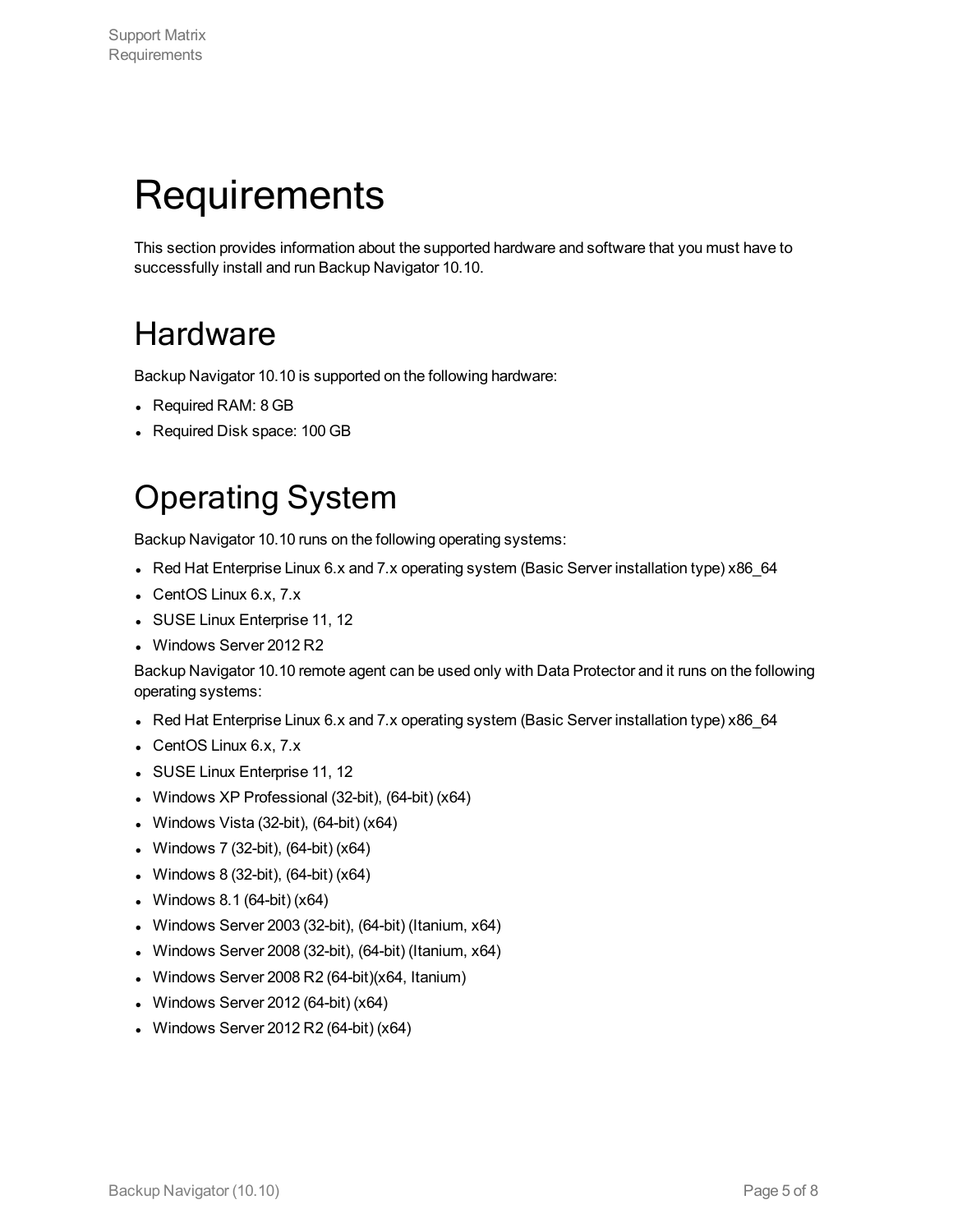### <span id="page-5-0"></span>Databases

One of the following supported databases is required to run Backup Navigator 10.10:

<span id="page-5-1"></span>• PostgreSQL 9.4, 9.5, 9.6

## Application Servers

One of the following supported application servers is required to run Backup Navigator 10.10:

- Data Protector  $9.xx$ ,  $10.02-10.10$
- <span id="page-5-2"></span>• VM Explorer Enterprise Edition 6.4.2

## Web Servers

One of the following supported web servers is required to run Backup Navigator 10.10:

<span id="page-5-3"></span>• Apache Tomcat 8.5.x

### Web Browsers and Plug-ins

One of the following supported web browsers with the following plug-ins is required to run Backup Navigator 10.10:

- Internet Explorer 11
- Mozilla Firefox 40 or later versions
- <span id="page-5-4"></span>• Google Chrome 46 or later versions

## Additional Requirements

The following additional software is required to run Backup Navigator 10.10 and Backup Navigator remote agent:

 $\cdot$  JRE 1.8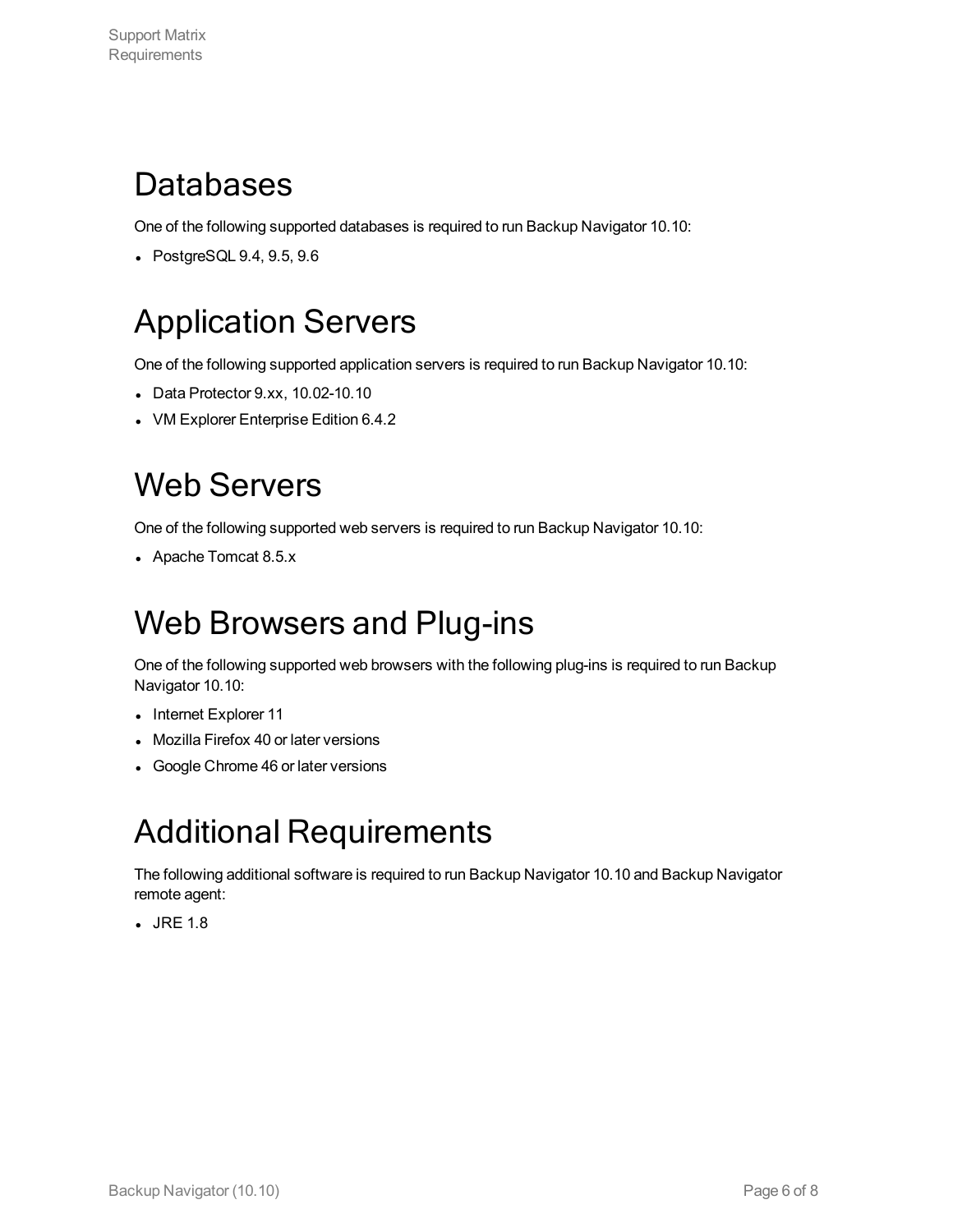# <span id="page-6-0"></span>Change Log

The table below lists the changes to this document since it was released for version 9.21.

| <b>Document Date (product</b><br>version) | Change                                                                                                                                                      |
|-------------------------------------------|-------------------------------------------------------------------------------------------------------------------------------------------------------------|
| 13 September 2018 (10.10)                 | • Added support for Data Protector 10.10                                                                                                                    |
| 31 March (9.90)                           | Added support for Data Protector 10.03, 10.04                                                                                                               |
| 28 November 2017 (9.80)                   | Added support for RHEL and CentOS 7.x<br>Added support for Data Protector 10.01.<br>Obsolete support for IE 10.<br>Obsolete support for Data Protector 8.x. |
| 30 September 2017 (9.70)                  | Added support for RHEL and CentOS 7.x<br>Added support for Data Protector 10.01.<br>Obsolete support for IE 10.<br>Obsolete support for Data Protector 8.x. |
| 30 June 2017 (9.60)                       | Added support for VM Explorer Enterprise Edition 6.4.2.<br>Added support for Data Protector 10.00.<br>Added support for PostgreSQL 9.6.                     |
| 13 February 2017 (9.51)                   | Added support for Data Protector 9.09.<br>Obsolete support for Data Protector 7.xx, 8.13 and older<br>versions.                                             |
| 28 October 2017 (9.50)                    | Substituted support of JDK 1.7 with JRE 1.8.<br>Added support for Data Protector 9.08.                                                                      |
| 30 June 2016 (9.40)                       | Added support for CentOS 6.x.<br>Added support for Data Protector 9.06 and 9.07.<br>Added support for PostgreSQL 9.5.                                       |
| 29 February 2016 (9.31)                   | Added support for Data Protector 8.13 and 8.14.                                                                                                             |
| 20 November 2015 (9.30)                   | Added support for SUSE 12.<br>Added support for Data Protector 9.05.<br>Added support for remote agent on Windows.                                          |